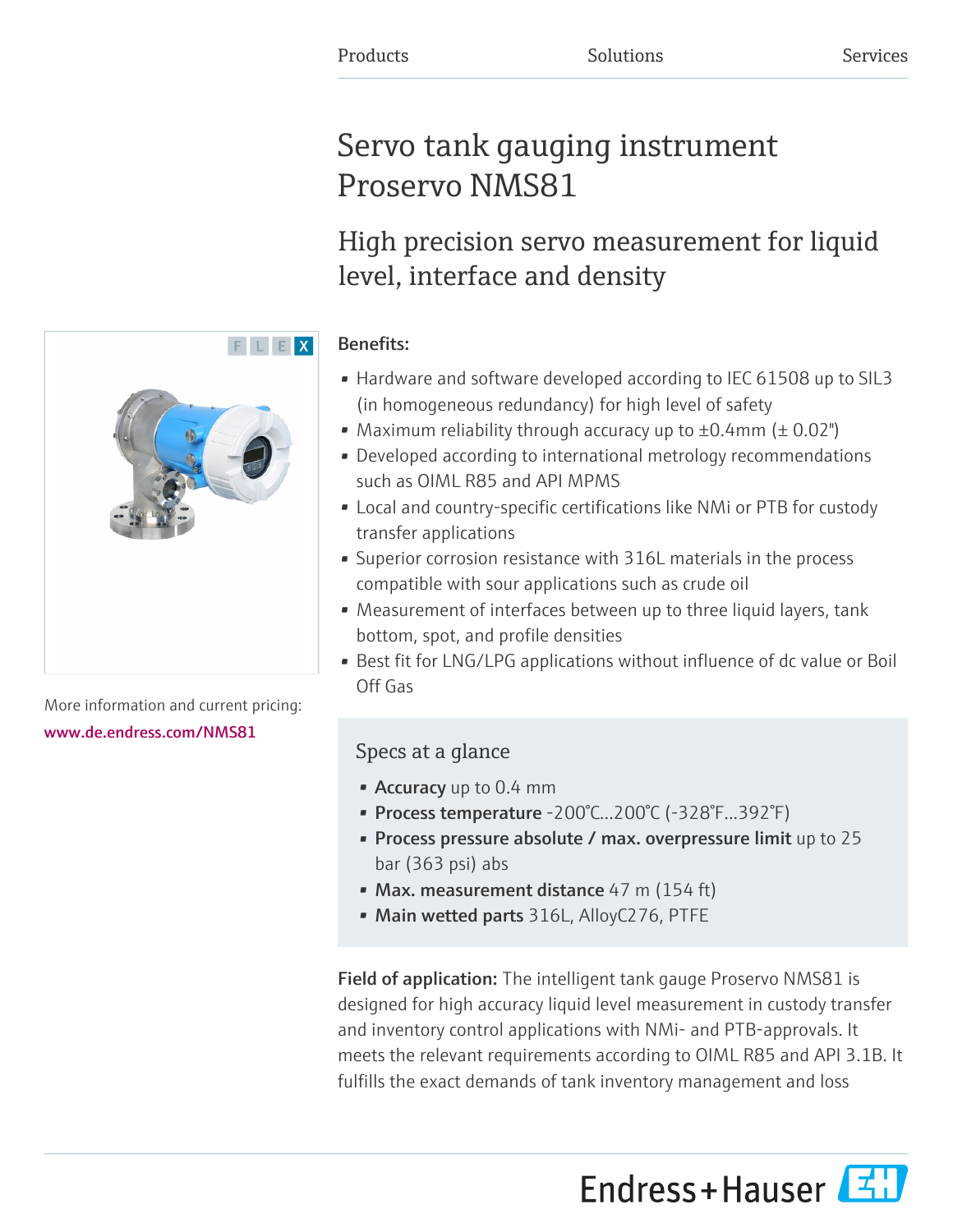control and is optimized in regards of total cost saving and safe operation.

### Features and specifications

### Density Measuring principle

Servo / Float Tank Gauging

#### Characteristic / Application

Servo Tank Gauging: High precision measurement for liquid level, interface, spot density, profile density

#### Supply / Communication

85-264 VAC

#### Ambient temperature

Standard: -40°C…60°C 40°F...140°F) For calibration to regulatory Standards: -25°C…55°C (-13°F...131°F)

#### Process temperature

-200°C...200°C (-328°F...392°F)

#### Process pressure absolute

up to 25 bar (363 psi) abs

#### Wetted parts

316L, AlloyC276, PTFE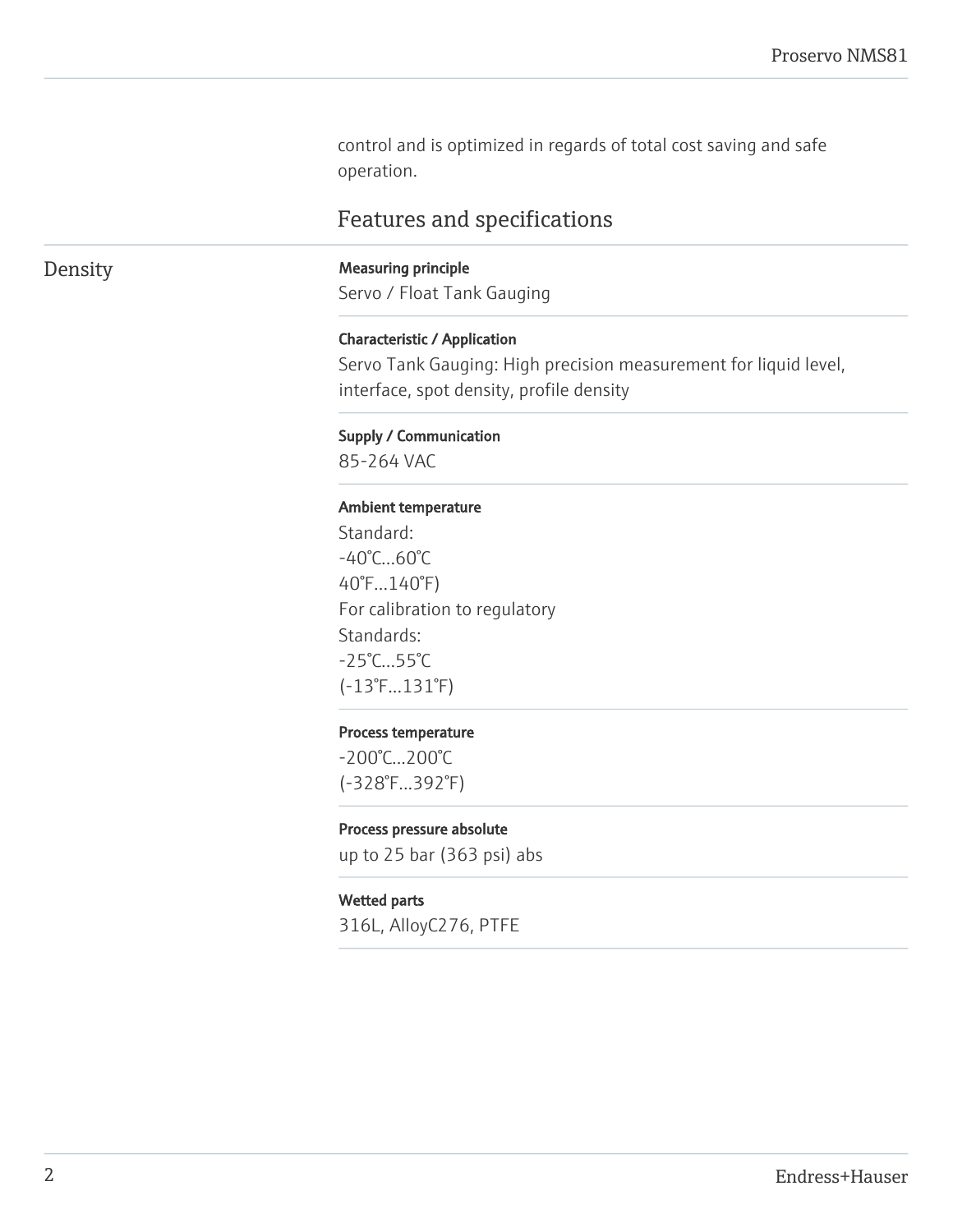### Density

#### **Output**

Fieldbus: Modbus RS485, V1, HART Analog 4-20mA output (Exi/ Exd) Relay output (Exd) Inputs: Analog 4-20mA input (Exi/ Exd) 2-, 3-, 4-wire RTD input Discrete input (Exd, passive/ active)

#### Certificates / Approvals

ATEX, FM, IEC Ex, NEPSI, EAC

#### **Options**

Redundant fieldbus Alu-coated or 316L housing Weather protection cover Guide wire assembly Relief valve Gas purging nozzle connection Pressure gauge Cleaning nozzle connection

#### Specialities

Custody transfer level measurement Interface measurement Spot density, density profile measurement

#### Measuring range

47 m (154 ft)

Other approvals and certificates OIML, NMi, PTB

Continuous / Liquids Measuring principle

Servo / Float Tank Gauging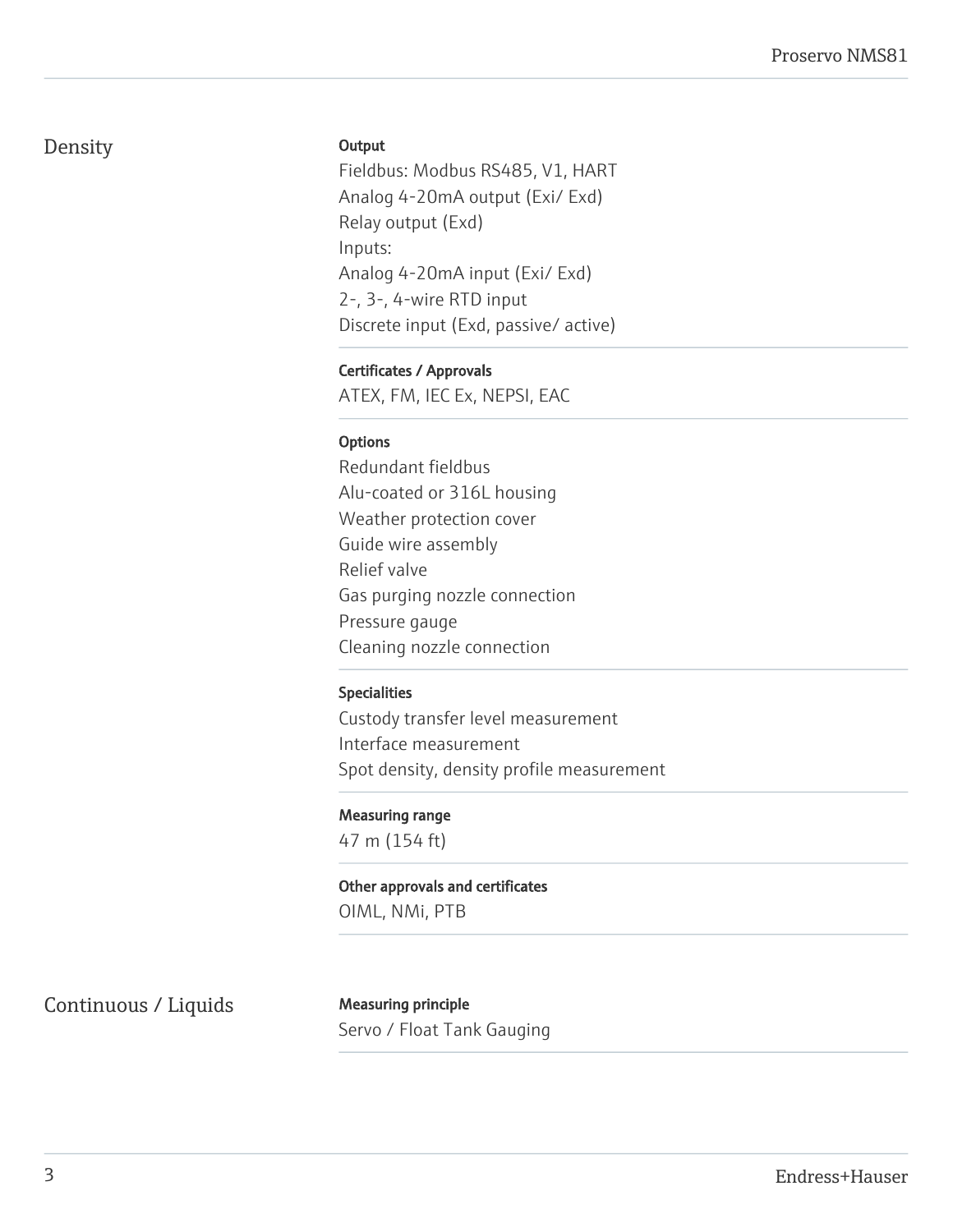### Continuous / Liquids

#### Characteristic / Application

Servo Tank Gauging: High precision measurement for liquid level, interface, spot density, profile density

#### Specialities

Custody transfer level measurement Interface measurement Spot density, density profile measurement

#### Supply / Communication

85-264 VAC

#### **Accuracy**

up to 0.4 mm

#### Ambient temperature

Standard: -40°C…60°C (-40°F...140°F) For calibration to regulatory Standards: -25°C…55°C (-13°F...131°F)

#### Process temperature

-200°C...200°C (-328°F...392°F)

#### Process pressure absolute / max. overpressure limit

up to 25 bar (363 psi) abs

#### Main wetted parts

316L, AlloyC276, PTFE

#### Process connection

Flange: DN80/3" / DN100/4" / DN150/6"

### Max. measurement distance

47 m (154 ft)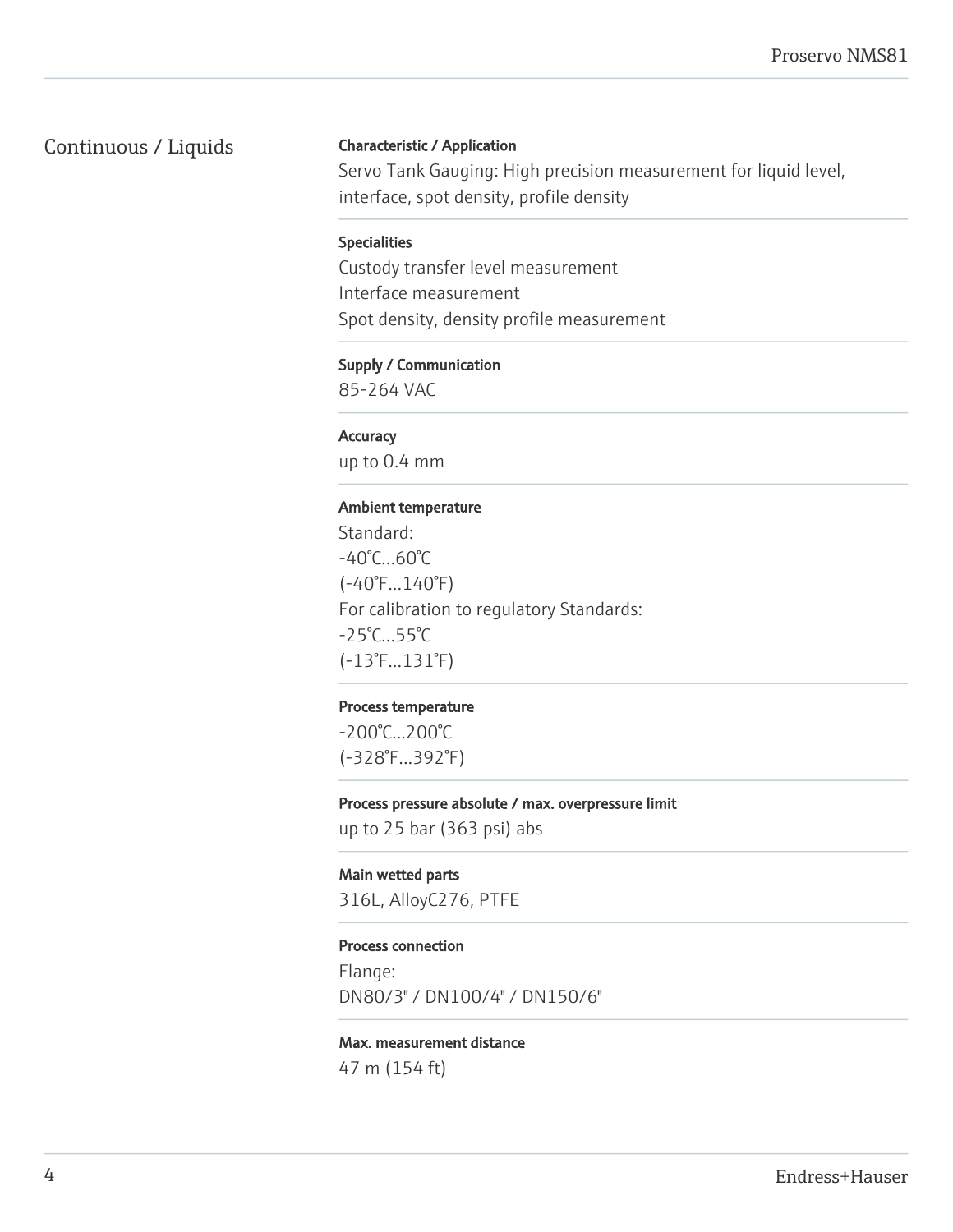### Continuous / Liquids

#### Communication

Outputs: Fieldbus: Modbus RS485, V1, HART Analog 4-20mA output (Exi/ Exd) Relay output (Exd) Inputs: Analog 4-20mA input (Exi/ Exd) 2-, 3-, 4-wire RTD input Discrete input (Exd, passive/ active)

#### Certificates / Approvals

ATEX, FM, IEC Ex, NEPSI, EAC

#### Safety approvals

Overfill protection WHG SIL

#### Design approvals

EN 10204-3.1 NACE MR0175, MR0103

#### Metrological approvals and certificates

OIML, NMi, PTB

#### **Options**

Redundant fieldbus Alu-coated or 316L housing Weather protection cover Guide wire assembly Relief valve Gas purging nozzle connection Pressure gauge Cleaning nozzle connection